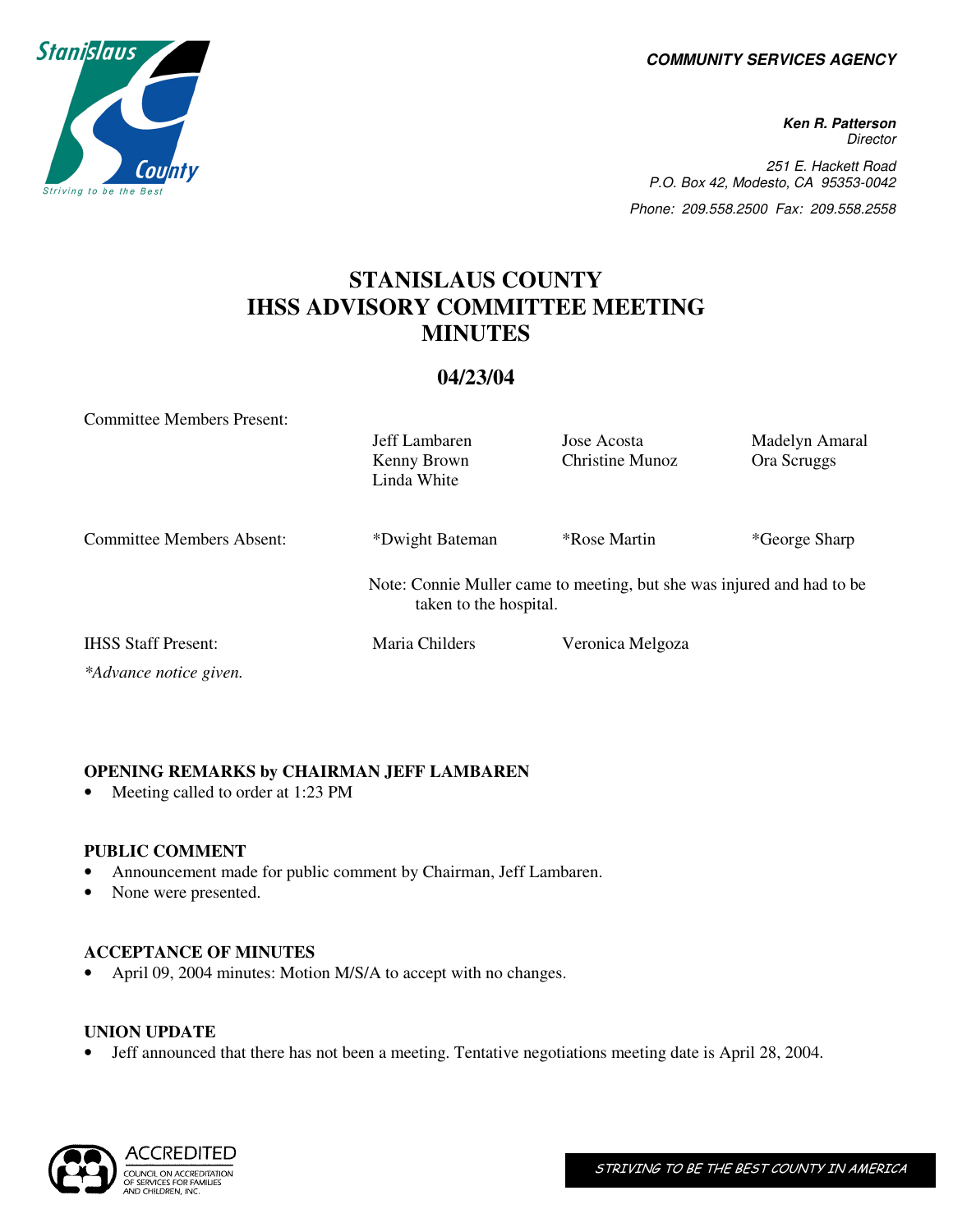• Union went to Sacramento on April 22, there were thousands of people. Madelyn attended this rally. There were some excellent speakers. Madelyn said that everything she was concerned about was covered. She did get some cards from senators so she can write to them.

# **BUDGET UPDATE**

- Maria announced there is nothing new with the budget.
- There is good news as far as the Residual proposal in the Governor's budget. The governor is trying to get a waiver to get federal funding. If that happens most likely they will keep the Residual Program.
- All other proposals have not been approved or withdrawn.
- Madelyn received a form to send to the Governor, we need to keep writing letters.

# **SURVEY UPDATE**

- Jeff announced that we have been working with Gina Donahue for our survey.
- Drafts of the survey were passed out and Jeff went over some of the questions and asked for any comments or feedback to Jeff by Monday April 26<sup>th</sup>.
- The survey will go out on April 30 and we would like it returned by May 14.
- A random list of providers and recipients have already been done.
- Linda suggested that we let the providers and recipients know that the survey is done by the committee, and that the committee is made up of providers and recipients. Jeff will add this information to the front letter.
- Union will let callers know that the survey is coming out and it does not affect their services or hours. Madelyn made a motion to accept the survey today so Jeff could get started on it. Motion was passed.
- Surveys will go out in English and Spanish.

### **ANNUAL REPORT**

- Kenny passed around the color sample of the report.
- Contact numbers will be added on the back and then the report will be completed and ready for printing.

### **GENERAL UPDATE**

- Ora announced that she contacted Senator Jeffrey Denham. She would like him to come to a committee meeting.
- Madelyn announced that the CAPA California Association of Public Authorities for In-Home Supportive Services will be here on Monday April  $26<sup>th</sup>$ , in Modesto. They are going to be speaking on how to put a Public Authority together. Madelyn will find out time and place and pass the information on to the committee members.
- Linda had information to pass out to the committee members, on the MS Society Action Alert. They are encouraging people to write their legislatures and let them know that you are not happy with the Governor's proposals. There is a draft letter that you can copy and send in. There is also a list of contacts and departments.

# **ACTION PLANS**

- Jeff gave description of the term action plan:
- At our retreat we came up with our Strategic Objectives, we have three for the coming year, legislation, communication and training.
- Legislation we want to positively influence legislation that effects recipients and providers of In-Home Supportive Services
- Communication Part of the communications component is to develop a wedsite, and give more information about the committee.